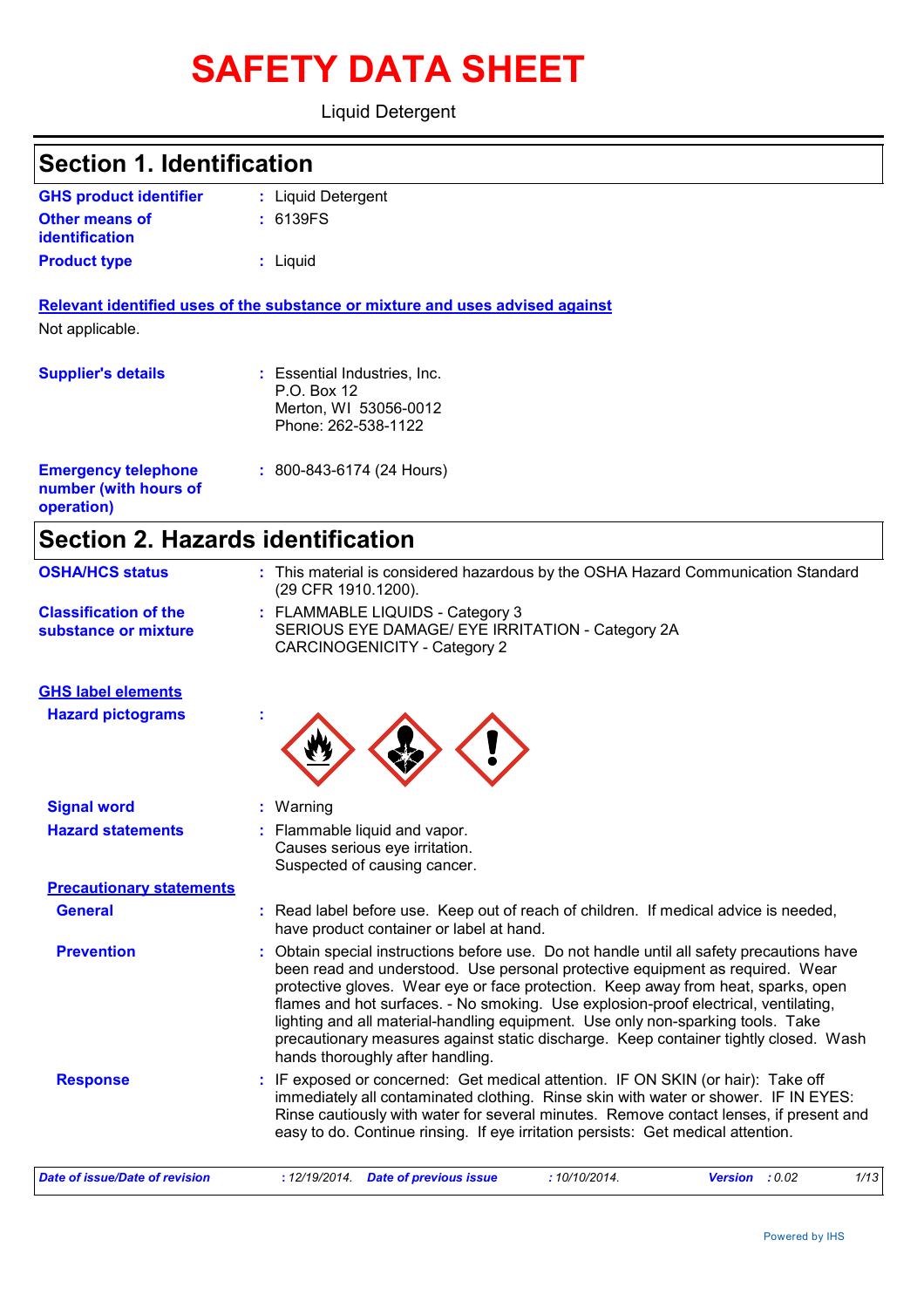### **Section 2. Hazards identification**

| <b>Storage</b>                             | : Store locked up. Store in a well-ventilated place. Keep cool.                                                        |
|--------------------------------------------|------------------------------------------------------------------------------------------------------------------------|
| <b>Disposal</b>                            | : Dispose of contents and container in accordance with all local, regional, national and<br>international regulations. |
| <b>Hazards not otherwise</b><br>classified | : None known.                                                                                                          |

### **Section 3. Composition/information on ingredients**

| Substance/mixture     | : Mixture       |
|-----------------------|-----------------|
| <b>Other means of</b> | : Not available |
| <i>identification</i> |                 |

#### **CAS number/other identifiers**

| <b>CAS number</b>   | : Not applicable |
|---------------------|------------------|
| <b>Product code</b> | : 6139FS         |

| <b>Ingredient name</b>        | $\frac{9}{6}$ | <b>CAS number</b> |
|-------------------------------|---------------|-------------------|
| Isodium chloride              | $ 5 - 10$     | 7647-14-5         |
| Betaines, coco alkyldimethyl  | $ 5 - 10$     | 68424-94-2        |
| Coconut oil diethanolamide    | $11 - 5$      | 68603-42-9        |
| Ethyl alcohol                 | $11 - 5$      | 64-17-5           |
| Alcohols, C12-15, ethoxylated | $1 - 5$       | 68131-39-5        |
| Diethanolamine                | $ 0 - 1$      | 111-42-2          |

Any concentration shown as a range is to protect confidentiality or is due to batch variation.

**There are no additional ingredients present which, within the current knowledge of the supplier and in the concentrations applicable, are classified as hazardous to health or the environment and hence require reporting in this section.**

**Occupational exposure limits, if available, are listed in Section 8.**

### **Section 4. First aid measures**

| <b>Description of necessary first aid measures</b> |                                                                                                                                                                                                                                                                                                                                                                                                                                                                                                                                                                                                                                                                                                                                                                           |
|----------------------------------------------------|---------------------------------------------------------------------------------------------------------------------------------------------------------------------------------------------------------------------------------------------------------------------------------------------------------------------------------------------------------------------------------------------------------------------------------------------------------------------------------------------------------------------------------------------------------------------------------------------------------------------------------------------------------------------------------------------------------------------------------------------------------------------------|
| Eye contact                                        | : Immediately flush eyes with plenty of water, occasionally lifting the upper and lower<br>eyelids. Check for and remove any contact lenses. Continue to rinse for at least 10<br>minutes. Get medical attention.                                                                                                                                                                                                                                                                                                                                                                                                                                                                                                                                                         |
| <b>Inhalation</b>                                  | : Remove victim to fresh air and keep at rest in a position comfortable for breathing. If<br>not breathing, if breathing is irregular or if respiratory arrest occurs, provide artificial<br>respiration or oxygen by trained personnel. It may be dangerous to the person providing<br>aid to give mouth-to-mouth resuscitation. Get medical attention. If unconscious, place<br>in recovery position and get medical attention immediately. Maintain an open airway.<br>Loosen tight clothing such as a collar, tie, belt or waistband.                                                                                                                                                                                                                                 |
| <b>Skin contact</b>                                | : Flush contaminated skin with plenty of water. Remove contaminated clothing and<br>shoes. Continue to rinse for at least 10 minutes. Get medical attention. Wash clothing<br>before reuse. Clean shoes thoroughly before reuse.                                                                                                                                                                                                                                                                                                                                                                                                                                                                                                                                          |
| <b>Ingestion</b>                                   | : Wash out mouth with water. Remove dentures if any. Remove victim to fresh air and<br>keep at rest in a position comfortable for breathing. If material has been swallowed and<br>the exposed person is conscious, give small quantities of water to drink. Stop if the<br>exposed person feels sick as vomiting may be dangerous. Do not induce vomiting<br>unless directed to do so by medical personnel. If vomiting occurs, the head should be<br>kept low so that vomit does not enter the lungs. Get medical attention. Never give<br>anything by mouth to an unconscious person. If unconscious, place in recovery position<br>and get medical attention immediately. Maintain an open airway. Loosen tight clothing<br>such as a collar, tie, belt or waistband. |

| Date of issue/Date of revision | : 12/19/2014 Date of previous issue | 10/10/2014. | <b>Version</b> : 0.02 |  | 2/13 |
|--------------------------------|-------------------------------------|-------------|-----------------------|--|------|
|--------------------------------|-------------------------------------|-------------|-----------------------|--|------|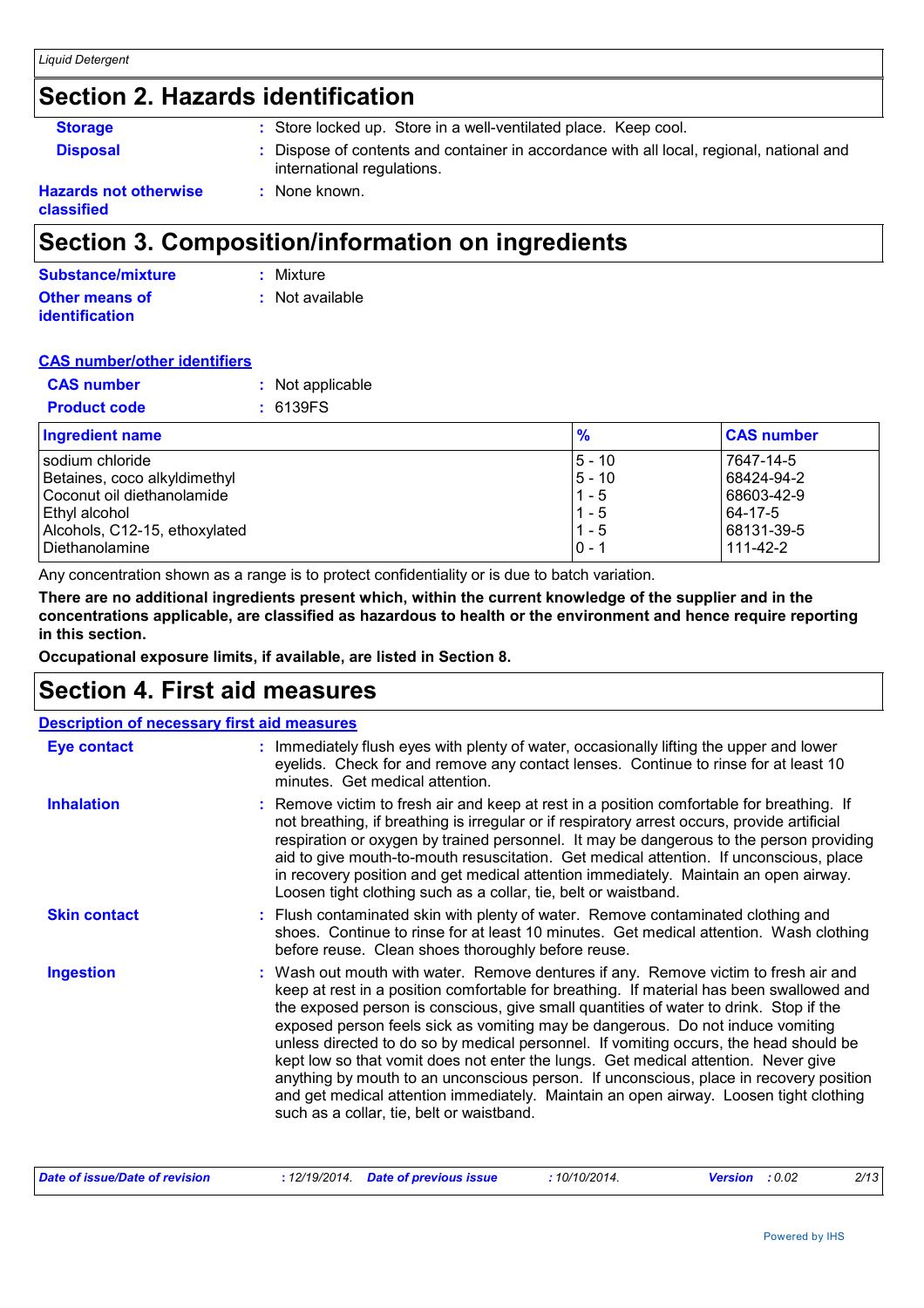## **Section 4. First aid measures**

| Most important symptoms/effects, acute and delayed |                                                                                                                                                                             |  |
|----------------------------------------------------|-----------------------------------------------------------------------------------------------------------------------------------------------------------------------------|--|
| <b>Potential acute health effects</b>              |                                                                                                                                                                             |  |
| <b>Eye contact</b>                                 | : Causes serious eye irritation.                                                                                                                                            |  |
| <b>Inhalation</b>                                  | No known significant effects or critical hazards.                                                                                                                           |  |
| <b>Skin contact</b>                                | No known significant effects or critical hazards.                                                                                                                           |  |
| <b>Ingestion</b>                                   | Irritating to mouth, throat and stomach.                                                                                                                                    |  |
| <b>Over-exposure signs/symptoms</b>                |                                                                                                                                                                             |  |
| <b>Eye contact</b>                                 | : Adverse symptoms may include the following:<br>pain or irritation<br>watering<br>redness                                                                                  |  |
| <b>Inhalation</b>                                  | No specific data.                                                                                                                                                           |  |
| <b>Skin contact</b>                                | No specific data.                                                                                                                                                           |  |
| <b>Ingestion</b>                                   | : No specific data.                                                                                                                                                         |  |
|                                                    | Indication of immediate medical attention and special treatment needed, if necessary                                                                                        |  |
| <b>Notes to physician</b>                          | : Treat symptomatically. Contact poison treatment specialist immediately if large<br>quantities have been ingested or inhaled.                                              |  |
| <b>Specific treatments</b>                         | : No specific treatment.                                                                                                                                                    |  |
| <b>Protection of first-aiders</b>                  | No action shall be taken involving any personal risk or without suitable training. It may<br>be dangerous to the person providing aid to give mouth-to-mouth resuscitation. |  |

#### **See toxicological information (Section 11)**

### **Section 5. Fire-fighting measures**

| <b>Extinguishing media</b>                               |                                                                                                                                                                                                                                                                                                                               |
|----------------------------------------------------------|-------------------------------------------------------------------------------------------------------------------------------------------------------------------------------------------------------------------------------------------------------------------------------------------------------------------------------|
| <b>Suitable extinguishing</b><br>media                   | : Use dry chemical, $CO2$ , water spray (fog) or foam.                                                                                                                                                                                                                                                                        |
| <b>Unsuitable extinguishing</b><br>media                 | : Do not use water jet.                                                                                                                                                                                                                                                                                                       |
| <b>Specific hazards arising</b><br>from the chemical     | : Flammable liquid and vapor. In a fire or if heated, a pressure increase will occur and<br>the container may burst, with the risk of a subsequent explosion. Runoff to sewer may<br>create fire or explosion hazard.                                                                                                         |
| <b>Hazardous thermal</b><br>decomposition products       | Decomposition products may include the following materials:<br>carbon dioxide<br>carbon monoxide<br>sulfur oxides<br>halogenated compounds<br>metal oxide/oxides                                                                                                                                                              |
| <b>Special protective actions</b><br>for fire-fighters   | : Promptly isolate the scene by removing all persons from the vicinity of the incident if<br>there is a fire. No action shall be taken involving any personal risk or without suitable<br>training. Move containers from fire area if this can be done without risk. Use water<br>spray to keep fire-exposed containers cool. |
| <b>Special protective</b><br>equipment for fire-fighters | : Fire-fighters should wear appropriate protective equipment and self-contained breathing<br>apparatus (SCBA) with a full face-piece operated in positive pressure mode.                                                                                                                                                      |

| Date of issue/Date of revision |  | : 12/19/2014 Date of previous issue<br>,我们也不会有什么。""我们,我们也不会有什么?""我们,我们也不会有什么?""我们,我们也不会有什么?""我们,我们也不会有什么?""我们,我们也不会有什么? | 10/10/2014. | <b>Version</b> : 0.02 | つノイつ<br>ں ہر |
|--------------------------------|--|-------------------------------------------------------------------------------------------------------------------------|-------------|-----------------------|--------------|
|--------------------------------|--|-------------------------------------------------------------------------------------------------------------------------|-------------|-----------------------|--------------|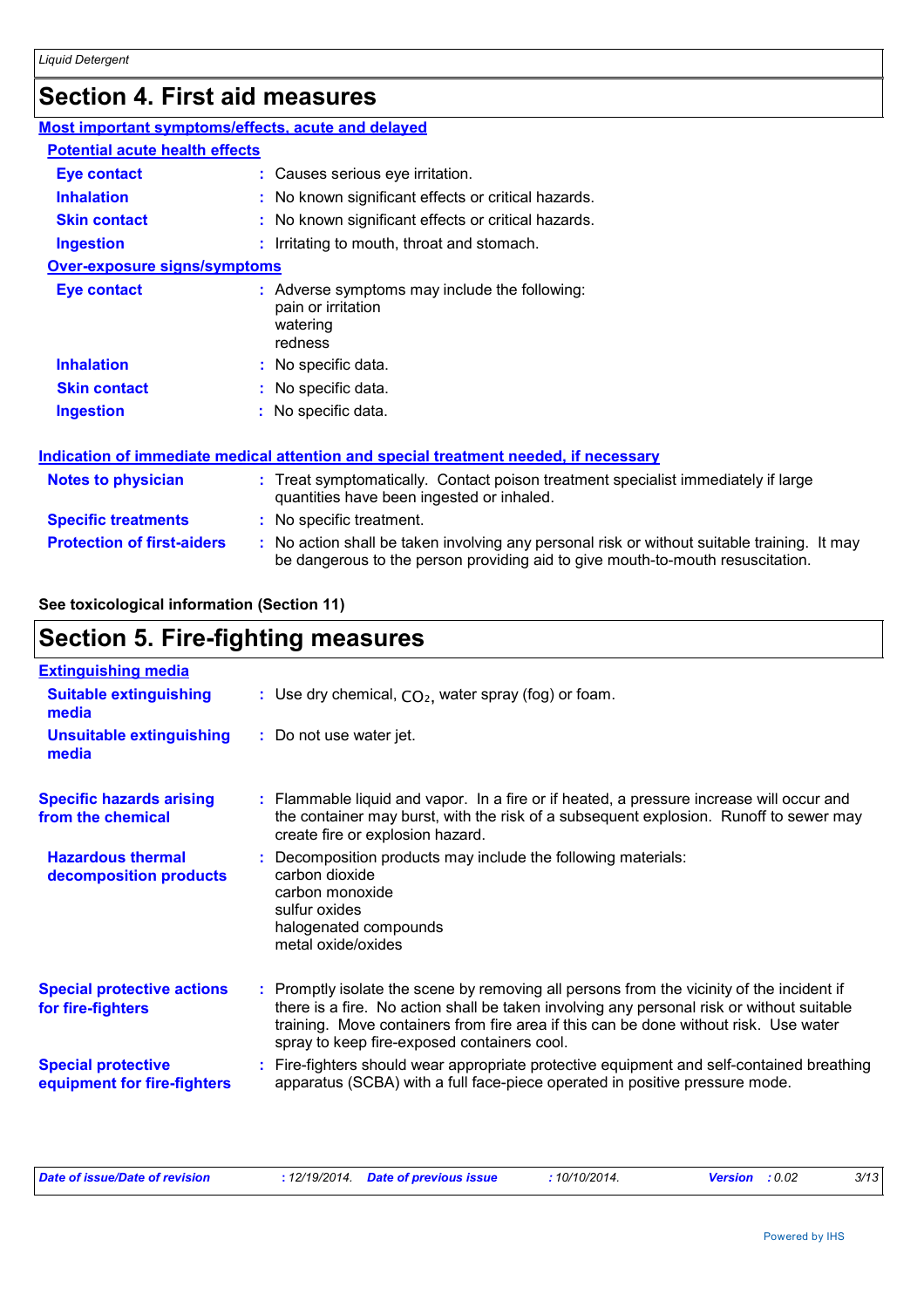### **Section 6. Accidental release measures**

|                                                              | Personal precautions, protective equipment and emergency procedures                                                                                                                                                                                                                                                                                                                                                                                                                                                                                                                                                                                                                                                                                                |
|--------------------------------------------------------------|--------------------------------------------------------------------------------------------------------------------------------------------------------------------------------------------------------------------------------------------------------------------------------------------------------------------------------------------------------------------------------------------------------------------------------------------------------------------------------------------------------------------------------------------------------------------------------------------------------------------------------------------------------------------------------------------------------------------------------------------------------------------|
| For non-emergency<br>personnel                               | : No action shall be taken involving any personal risk or without suitable training.<br>Evacuate surrounding areas. Keep unnecessary and unprotected personnel from<br>entering. Do not touch or walk through spilled material. Shut off all ignition sources.<br>No flares, smoking or flames in hazard area. Avoid breathing vapor or mist. Provide<br>adequate ventilation. Wear appropriate respirator when ventilation is inadequate. Put<br>on appropriate personal protective equipment.                                                                                                                                                                                                                                                                    |
| For emergency responders                                     | If specialised clothing is required to deal with the spillage, take note of any information<br>in Section 8 on suitable and unsuitable materials. See also the information in "For non-<br>emergency personnel".                                                                                                                                                                                                                                                                                                                                                                                                                                                                                                                                                   |
| <b>Environmental precautions</b>                             | : Avoid dispersal of spilled material and runoff and contact with soil, waterways, drains<br>and sewers. Inform the relevant authorities if the product has caused environmental<br>pollution (sewers, waterways, soil or air).                                                                                                                                                                                                                                                                                                                                                                                                                                                                                                                                    |
| <b>Methods and materials for containment and cleaning up</b> |                                                                                                                                                                                                                                                                                                                                                                                                                                                                                                                                                                                                                                                                                                                                                                    |
| <b>Small spill</b>                                           | : Stop leak if without risk. Move containers from spill area. Use spark-proof tools and<br>explosion-proof equipment. Dilute with water and mop up if water-soluble. Alternatively,<br>or if water-insoluble, absorb with an inert dry material and place in an appropriate waste<br>disposal container. Dispose of via a licensed waste disposal contractor.                                                                                                                                                                                                                                                                                                                                                                                                      |
| <b>Large spill</b>                                           | Stop leak if without risk. Move containers from spill area. Use spark-proof tools and<br>explosion-proof equipment. Approach release from upwind. Prevent entry into sewers,<br>water courses, basements or confined areas. Wash spillages into an effluent treatment<br>plant or proceed as follows. Contain and collect spillage with non-combustible,<br>absorbent material e.g. sand, earth, vermiculite or diatomaceous earth and place in<br>container for disposal according to local regulations (see Section 13). Dispose of via a<br>licensed waste disposal contractor. Contaminated absorbent material may pose the<br>same hazard as the spilled product. Note: see Section 1 for emergency contact<br>information and Section 13 for waste disposal. |

### **Section 7. Handling and storage**

#### **Precautions for safe handling**

| <b>Protective measures</b>                       | : Put on appropriate personal protective equipment (see Section 8). Avoid exposure -<br>obtain special instructions before use. Do not handle until all safety precautions have<br>been read and understood. Do not get in eyes or on skin or clothing. Do not ingest.<br>Avoid breathing vapor or mist. Use only with adequate ventilation. Wear appropriate<br>respirator when ventilation is inadequate. Do not enter storage areas and confined<br>spaces unless adequately ventilated. Keep in the original container or an approved<br>alternative made from a compatible material, kept tightly closed when not in use. Store<br>and use away from heat, sparks, open flame or any other ignition source. Use<br>explosion-proof electrical (ventilating, lighting and material handling) equipment. Use<br>only non-sparking tools. Take precautionary measures against electrostatic discharges.<br>Empty containers retain product residue and can be hazardous. Do not reuse container. |
|--------------------------------------------------|----------------------------------------------------------------------------------------------------------------------------------------------------------------------------------------------------------------------------------------------------------------------------------------------------------------------------------------------------------------------------------------------------------------------------------------------------------------------------------------------------------------------------------------------------------------------------------------------------------------------------------------------------------------------------------------------------------------------------------------------------------------------------------------------------------------------------------------------------------------------------------------------------------------------------------------------------------------------------------------------------|
| <b>Advice on general</b><br>occupational hygiene | : Eating, drinking and smoking should be prohibited in areas where this material is<br>handled, stored and processed. Workers should wash hands and face before eating,<br>drinking and smoking. Remove contaminated clothing and protective equipment before<br>entering eating areas. See also Section 8 for additional information on hygiene<br>measures.                                                                                                                                                                                                                                                                                                                                                                                                                                                                                                                                                                                                                                      |

| Date of issue/Date of revision | 12/19/2014. | <b>Date of previous issue</b> | 10/10/2014. | : 0.02<br><b>Version</b> | 4/13 |
|--------------------------------|-------------|-------------------------------|-------------|--------------------------|------|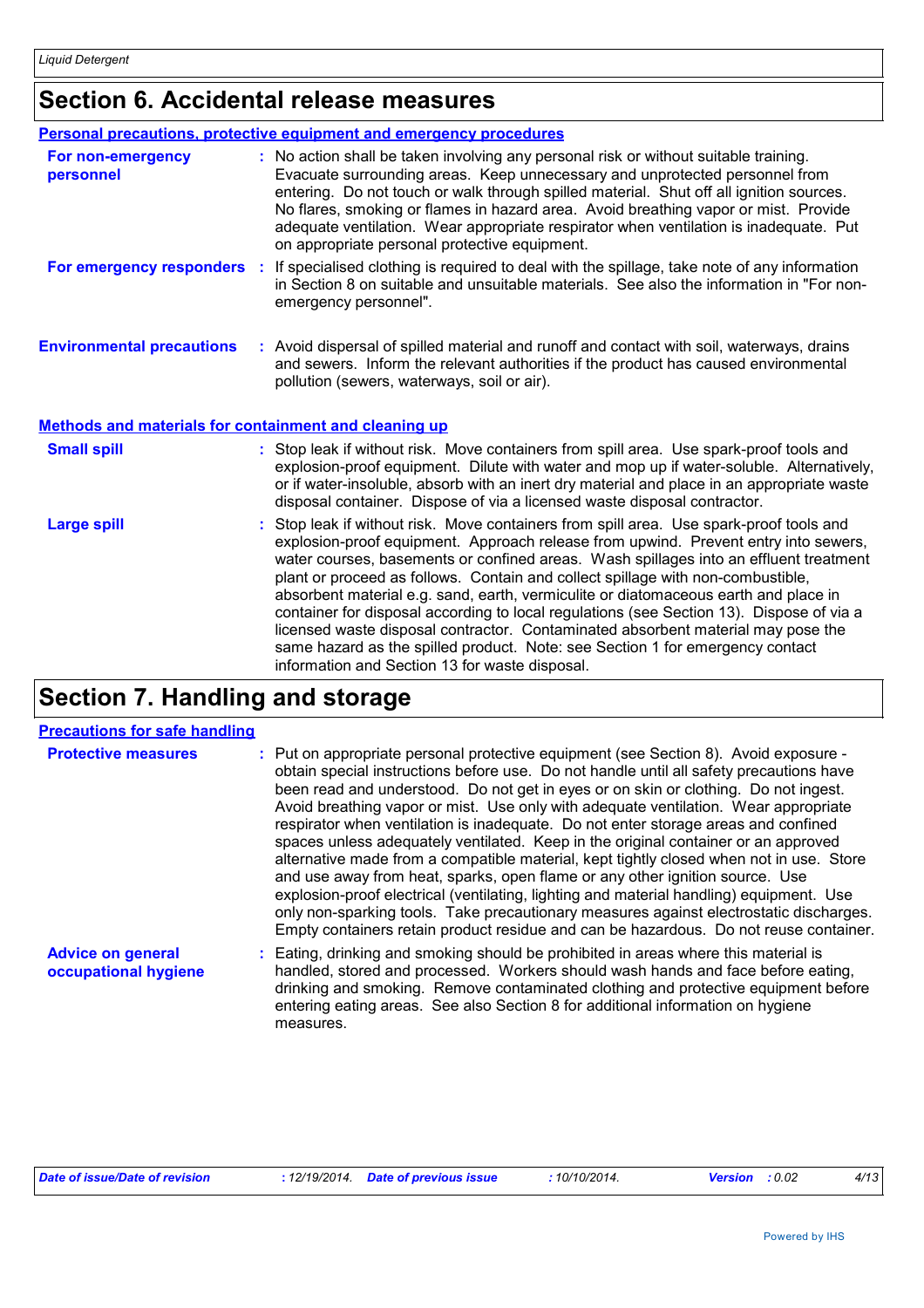## **Section 7. Handling and storage**

| <b>Conditions for safe storage,</b><br>including any<br><i>incompatibilities</i> | : Store in accordance with local regulations. Store in a segregated and approved area.<br>Store in original container protected from direct sunlight in a dry, cool and well-ventilated<br>area, away from incompatible materials and food and drink. Store locked up. Eliminate<br>all ignition sources. Separate from oxidizing materials. Keep container tightly closed<br>and sealed until ready for use. Containers that have been opened must be carefully<br>resealed and kept upright to prevent leakage. Do not store in unlabeled containers.<br>Use appropriate containment to avoid environmental contamination. |
|----------------------------------------------------------------------------------|------------------------------------------------------------------------------------------------------------------------------------------------------------------------------------------------------------------------------------------------------------------------------------------------------------------------------------------------------------------------------------------------------------------------------------------------------------------------------------------------------------------------------------------------------------------------------------------------------------------------------|
|                                                                                  |                                                                                                                                                                                                                                                                                                                                                                                                                                                                                                                                                                                                                              |

### **Section 8. Exposure controls/personal protection**

#### **Control parameters**

#### **Occupational exposure limits**

| <b>Ingredient name</b> | <b>Exposure limits</b>                                                                                                                                                                                                                                                                                                                                                                                |
|------------------------|-------------------------------------------------------------------------------------------------------------------------------------------------------------------------------------------------------------------------------------------------------------------------------------------------------------------------------------------------------------------------------------------------------|
| Ethyl alcohol          | <b>ACGIH TLV (United States, 6/2013).</b><br>STEL: 1000 ppm 15 minutes.<br>OSHA PEL 1989 (United States, 3/1989).<br>TWA: 1000 ppm 8 hours.<br>TWA: 1900 mg/m <sup>3</sup> 8 hours.<br>NIOSH REL (United States, 10/2013).<br>TWA: 1000 ppm 10 hours.<br>TWA: 1900 mg/m <sup>3</sup> 10 hours.<br>OSHA PEL (United States, 2/2013).<br>TWA: 1000 ppm 8 hours.<br>TWA: 1900 mg/m <sup>3</sup> 8 hours. |
| Diethanolamine         | OSHA PEL 1989 (United States, 3/1989).<br>TWA: 3 ppm 8 hours.<br>TWA: $15 \text{ mg/m}^3$ 8 hours.<br>NIOSH REL (United States, 10/2013).<br>TWA: 3 ppm 10 hours.<br>TWA: $15 \text{ mg/m}^3$ 10 hours.<br>ACGIH TLV (United States, 6/2013).<br>Absorbed through skin.<br>TWA: 1 mg/m <sup>3</sup> 8 hours. Form: Inhalable<br>fraction and vapor                                                    |

| <b>Appropriate engineering</b><br><b>controls</b> | : Use only with adequate ventilation. Use process enclosures, local exhaust ventilation or<br>other engineering controls to keep worker exposure to airborne contaminants below any<br>recommended or statutory limits. The engineering controls also need to keep gas,<br>vapor or dust concentrations below any lower explosive limits. Use explosion-proof<br>ventilation equipment.           |
|---------------------------------------------------|---------------------------------------------------------------------------------------------------------------------------------------------------------------------------------------------------------------------------------------------------------------------------------------------------------------------------------------------------------------------------------------------------|
| <b>Environmental exposure</b><br><b>controls</b>  | : Emissions from ventilation or work process equipment should be checked to ensure<br>they comply with the requirements of environmental protection legislation. In some<br>cases, fume scrubbers, filters or engineering modifications to the process equipment<br>will be necessary to reduce emissions to acceptable levels.                                                                   |
| <b>Individual protection measures</b>             |                                                                                                                                                                                                                                                                                                                                                                                                   |
| <b>Hygiene measures</b>                           | : Wash hands, forearms and face thoroughly after handling chemical products, before<br>eating, smoking and using the lavatory and at the end of the working period.<br>Appropriate techniques should be used to remove potentially contaminated clothing.<br>Wash contaminated clothing before reusing. Ensure that eyewash stations and safety<br>showers are close to the workstation location. |
| <b>Eye/face protection</b>                        | : Safety eyewear complying with an approved standard should be used when a risk<br>assessment indicates this is necessary to avoid exposure to liquid splashes, mists,<br>gases or dusts. If contact is possible, the following protection should be worn, unless<br>the assessment indicates a higher degree of protection: chemical splash goggles.                                             |
| Date of issue/Date of revision                    | <b>Date of previous issue</b><br>: 12/19/2014.<br>:10/10/2014.<br>5/13<br>: 0.02<br><b>Version</b>                                                                                                                                                                                                                                                                                                |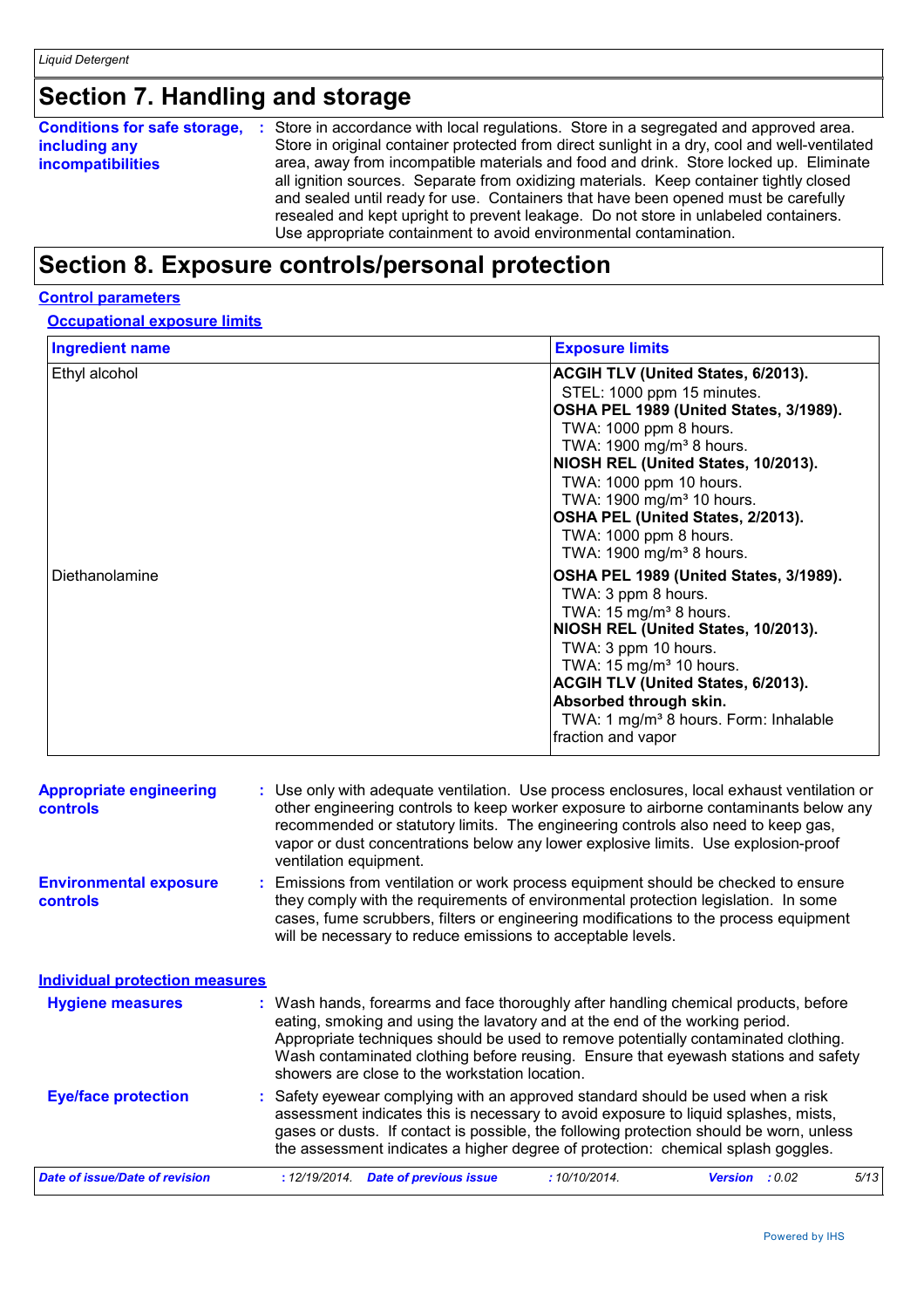### **Section 8. Exposure controls/personal protection**

| <b>Skin protection</b>        |                                                                                                                                                                                                                                                                                                                                                                                                                                                                                                                                                                                                                        |
|-------------------------------|------------------------------------------------------------------------------------------------------------------------------------------------------------------------------------------------------------------------------------------------------------------------------------------------------------------------------------------------------------------------------------------------------------------------------------------------------------------------------------------------------------------------------------------------------------------------------------------------------------------------|
| <b>Hand protection</b>        | : Chemical-resistant, impervious gloves complying with an approved standard should be<br>worn at all times when handling chemical products if a risk assessment indicates this is<br>necessary. Considering the parameters specified by the glove manufacturer, check<br>during use that the gloves are still retaining their protective properties. It should be<br>noted that the time to breakthrough for any glove material may be different for different<br>glove manufacturers. In the case of mixtures, consisting of several substances, the<br>protection time of the gloves cannot be accurately estimated. |
| <b>Body protection</b>        | : Personal protective equipment for the body should be selected based on the task being<br>performed and the risks involved and should be approved by a specialist before<br>handling this product. When there is a risk of ignition from static electricity, wear anti-<br>static protective clothing. For the greatest protection from static discharges, clothing<br>should include anti-static overalls, boots and gloves.                                                                                                                                                                                         |
| <b>Other skin protection</b>  | : Appropriate footwear and any additional skin protection measures should be selected<br>based on the task being performed and the risks involved and should be approved by a<br>specialist before handling this product.                                                                                                                                                                                                                                                                                                                                                                                              |
| <b>Respiratory protection</b> | : Use a properly fitted, air-purifying or air-fed respirator complying with an approved<br>standard if a risk assessment indicates this is necessary. Respirator selection must be<br>based on known or anticipated exposure levels, the hazards of the product and the safe<br>working limits of the selected respirator.                                                                                                                                                                                                                                                                                             |

## **Section 9. Physical and chemical properties**

| <b>Appearance</b>                                 |                                                                                                                                         |
|---------------------------------------------------|-----------------------------------------------------------------------------------------------------------------------------------------|
| <b>Physical state</b>                             | : Liquid                                                                                                                                |
| <b>Color</b>                                      | $:$ Blue                                                                                                                                |
| Odor                                              | $:$ Floral                                                                                                                              |
| <b>Odor threshold</b>                             | : Not available                                                                                                                         |
| pH                                                | $: 5.5 \text{ to } 6.5$                                                                                                                 |
| <b>Melting point</b>                              | : $0^{\circ}$ C (32 $^{\circ}$ F)                                                                                                       |
| <b>Boiling point</b>                              | : $100^{\circ}$ C (212 $^{\circ}$ F)                                                                                                    |
| <b>Flash point</b>                                | : Closed cup: 51.67°C (125°F) [No sustained combustion under required test conditions<br>listed in DOT 173.120(3).]                     |
| <b>Evaporation rate</b>                           | : Not available                                                                                                                         |
| <b>Flammability (solid, gas)</b>                  | : Not available                                                                                                                         |
| Lower and upper explosive<br>(flammable) limits   | : Not available                                                                                                                         |
| <b>Vapor pressure</b>                             | $:$ <4 kPa (<30 mm Hg) [room temperature]                                                                                               |
| <b>Vapor density</b>                              | : <1 [Air = 1]                                                                                                                          |
| <b>Specific gravity</b>                           | : $1.06$ g/cm <sup>3</sup>                                                                                                              |
| <b>Solubility</b>                                 | : Not available                                                                                                                         |
| <b>Partition coefficient: n-</b><br>octanol/water | : Not available                                                                                                                         |
| <b>Auto-ignition temperature</b>                  | : Not available                                                                                                                         |
| <b>Viscosity</b>                                  | : Not available                                                                                                                         |
| <b>VOC content</b>                                | $: 4.6\%$                                                                                                                               |
|                                                   | schooled following the provincing the third 40 OED. Dust 50, October 0 for Opposition Dustrian and October 10 for Applitude in Opposite |

VOCs are calculated following the requirements under 40 CFR, Part 59, Subpart C for Consumer Products and Subpart D for Architectural Coatings.

| Date of issue/Date of revision | : 12/19/2014 Date of previous issue | : 10/10/2014. | <b>Version</b> : 0.02 | 6/13 |
|--------------------------------|-------------------------------------|---------------|-----------------------|------|
|--------------------------------|-------------------------------------|---------------|-----------------------|------|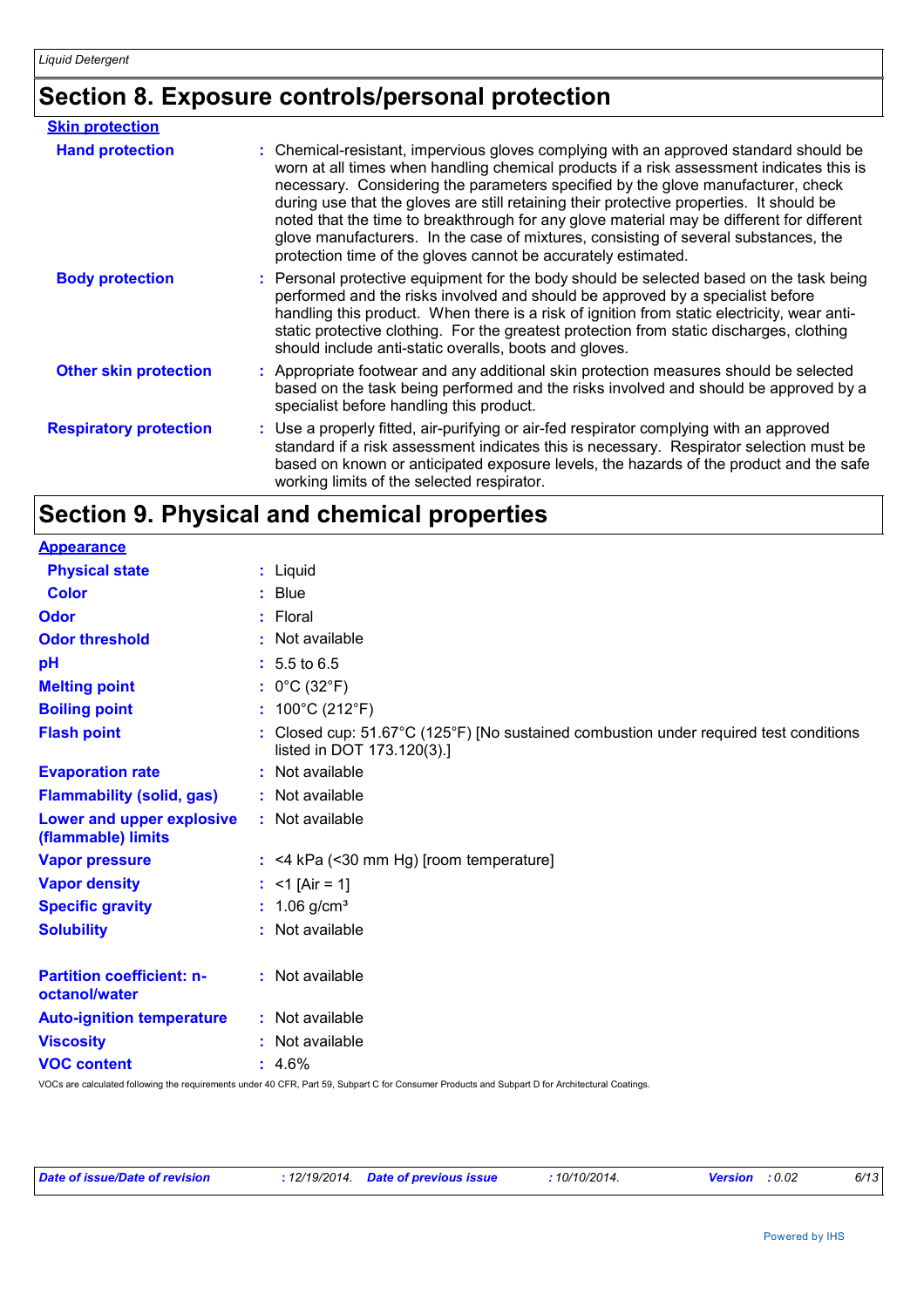### **Section 10. Stability and reactivity**

| <b>Reactivity</b>                                   | : No specific test data related to reactivity available for this product or its ingredients.                                                                                 |
|-----------------------------------------------------|------------------------------------------------------------------------------------------------------------------------------------------------------------------------------|
| <b>Chemical stability</b>                           | : The product is stable.                                                                                                                                                     |
| <b>Possibility of hazardous</b><br><b>reactions</b> | : Under normal conditions of storage and use, hazardous reactions will not occur.                                                                                            |
| <b>Conditions to avoid</b>                          | : Avoid all possible sources of ignition (spark or flame). Do not pressurize, cut, weld,<br>braze, solder, drill, grind or expose containers to heat or sources of ignition. |
| <b>Incompatible materials</b>                       | : Reactive or incompatible with the following materials:<br>oxidizing materials                                                                                              |
| <b>Hazardous decomposition</b><br>products          | : Under normal conditions of storage and use, hazardous decomposition products should<br>not be produced.                                                                    |

### **Section 11. Toxicological information**

#### **Information on toxicological effects**

#### **Acute toxicity**

| <b>Product/ingredient name</b> | <b>Result</b>                | <b>Species</b> | <b>Dose</b>              | <b>Exposure</b> |
|--------------------------------|------------------------------|----------------|--------------------------|-----------------|
| sodium chloride                | LD50 Oral                    | Rat            | 3000 mg/kg               |                 |
| Betaines, coco alkyldimethyl   | LD50 Oral                    | Rat            | 2000 mg/kg               |                 |
| Coconut oil diethanolamide     | LD50 Dermal                  | Rabbit         | 12200 mg/kg              |                 |
|                                | LD50 Oral                    | Rat            | 1600 mg/kg               |                 |
| Ethyl alcohol                  | <b>LC50 Inhalation Vapor</b> | Rat            | 124700 mg/m <sup>3</sup> | 14 hours        |
|                                | LD50 Oral                    | Rat            | 7 g/kg                   |                 |
| Alcohols, C12-15, ethoxylated  | LD50 Oral                    | Rat            | $2$ g/kg                 |                 |
| Diethanolamine                 | LD50 Dermal                  | Rabbit         | 12200 mg/kg              |                 |
|                                | LD50 Oral                    | Rat            | 710 mg/kg                |                 |

#### **Irritation/Corrosion**

| <b>Product/ingredient name</b>        | <b>Result</b>                                  | <b>Species</b> | <b>Score</b> | <b>Exposure</b> | <b>Observation</b>       |
|---------------------------------------|------------------------------------------------|----------------|--------------|-----------------|--------------------------|
| sodium chloride                       | Eyes - Moderate irritant                       | Rabbit         |              | 24 hours 100    |                          |
|                                       |                                                |                |              | milligrams      |                          |
|                                       | Eyes - Moderate irritant                       | Rabbit         |              | 10 milligrams   |                          |
|                                       | Skin - Mild irritant                           | Rabbit         |              | 24 hours 500    |                          |
|                                       |                                                |                |              | milligrams      |                          |
| Coconut oil diethanolamide            | Eyes - Severe irritant                         | Rabbit         |              | 100             |                          |
|                                       |                                                |                |              | microliters     |                          |
|                                       | Skin - Moderate irritant                       | Rabbit         |              | 300             |                          |
|                                       |                                                |                |              | microliters     |                          |
| Ethyl alcohol                         | Eyes - Mild irritant                           | Rabbit         |              | 24 hours 500    |                          |
|                                       |                                                |                |              | milligrams      |                          |
|                                       | Eyes - Moderate irritant                       | Rabbit         |              | 0.066666667     |                          |
|                                       |                                                |                |              | minutes 100     |                          |
|                                       |                                                |                |              | milligrams      |                          |
|                                       | Eyes - Moderate irritant                       | Rabbit         |              | 100             |                          |
|                                       |                                                |                |              | microliters     |                          |
|                                       | Eyes - Severe irritant                         | Rabbit         |              | 500             |                          |
|                                       |                                                |                |              | milligrams      |                          |
|                                       | Skin - Mild irritant                           | Rabbit         |              | 400             |                          |
|                                       |                                                |                |              | milligrams      |                          |
|                                       | Skin - Moderate irritant                       | Rabbit         |              | 24 hours 20     | $\overline{\phantom{a}}$ |
| <b>Date of issue/Date of revision</b> | <b>Date of previous issue</b><br>: 12/19/2014. |                | :10/10/2014. | <b>Version</b>  | 7/13<br>: 0.02           |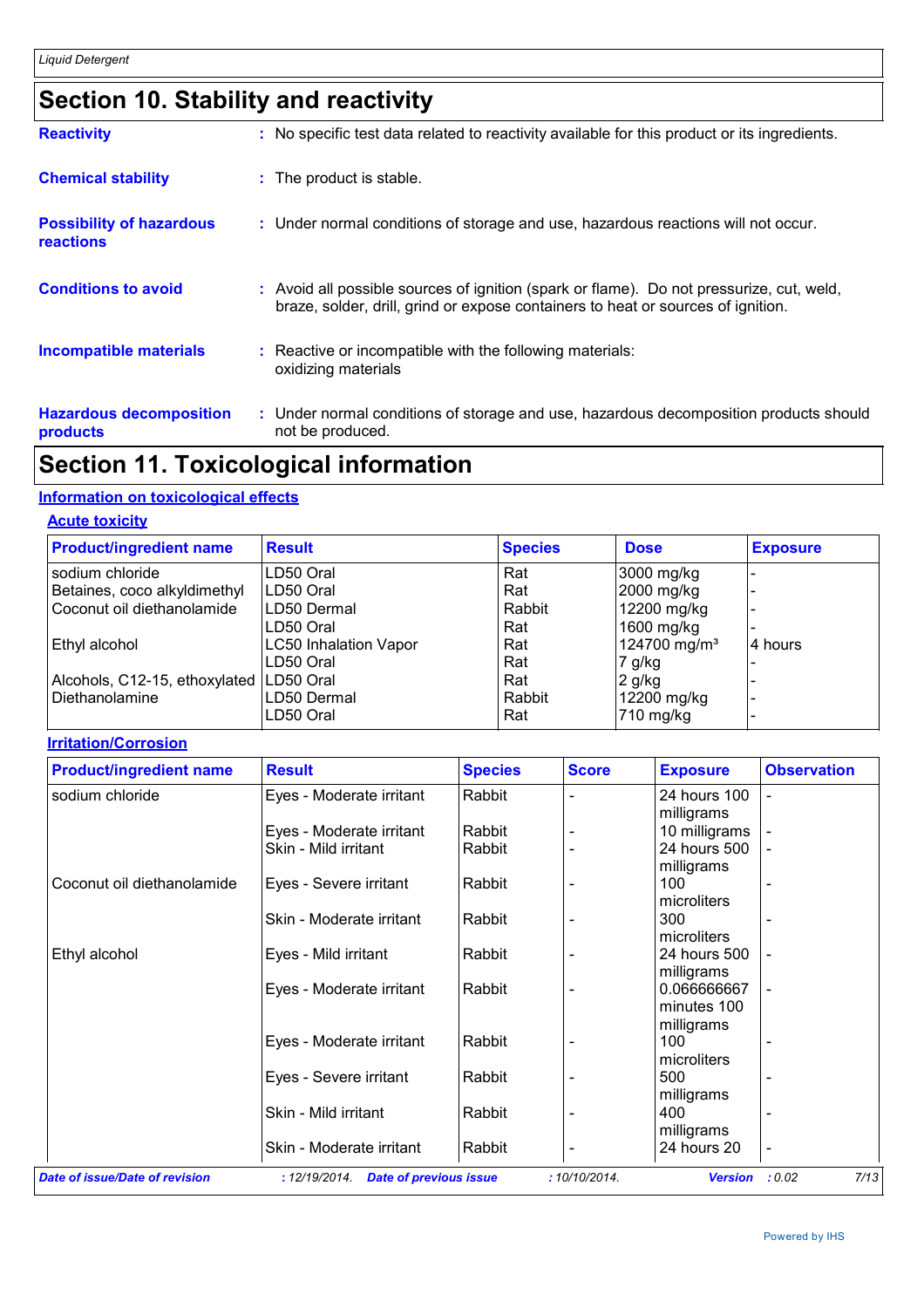### **Section 11. Toxicological information**

|                |                        |        | milligrams    |  |
|----------------|------------------------|--------|---------------|--|
| Diethanolamine | Eyes - Severe irritant | Rabbit | 24 hours 750  |  |
|                |                        |        | Micrograms    |  |
|                | Eyes - Severe irritant | Rabbit | 5500          |  |
|                |                        |        |               |  |
|                | Skin - Mild irritant   | Rabbit | 24 hours 500  |  |
|                |                        |        | milligrams    |  |
|                | Skin - Mild irritant   | Rabbit | 50 milligrams |  |
|                |                        |        | milligrams    |  |

#### **Sensitization**

Not available.

#### **Mutagenicity**

Not available.

#### **Carcinogenicity**

Not available.

#### **Classification**

| <b>Product/ingredient name</b> | <b>OSHA</b> | <b>IARC</b> | <b>NTP</b> |
|--------------------------------|-------------|-------------|------------|
| Coconut oil diethanolamide     |             | 2Β          |            |
| Ethyl alcohol                  |             |             |            |
| l Diethanolamine               |             | 2B          |            |

#### **Reproductive toxicity**

Not available.

#### **Teratogenicity**

Not available.

#### **Specific target organ toxicity (single exposure)**

Not available.

#### **Specific target organ toxicity (repeated exposure)**

Not available.

#### **Aspiration hazard**

Not available.

#### **Information on the likely routes of exposure :** Not available

#### **Potential acute health effects**

| <b>Eve contact</b>  | : Causes serious eye irritation.                    |
|---------------------|-----------------------------------------------------|
| <b>Inhalation</b>   | : No known significant effects or critical hazards. |
| <b>Skin contact</b> | : No known significant effects or critical hazards. |
| <b>Ingestion</b>    | : Irritating to mouth, throat and stomach.          |

### **Symptoms related to the physical, chemical and toxicological characteristics**

| <b>Eye contact</b>             | : Adverse symptoms may include the following:<br>pain or irritation<br>watering<br>redness |              |                          |      |  |  |
|--------------------------------|--------------------------------------------------------------------------------------------|--------------|--------------------------|------|--|--|
| <b>Inhalation</b>              | : No specific data.                                                                        |              |                          |      |  |  |
| <b>Skin contact</b>            | : No specific data.                                                                        |              |                          |      |  |  |
| Date of issue/Date of revision | <b>Date of previous issue</b><br>: 12/19/2014.                                             | :10/10/2014. | : 0.02<br><b>Version</b> | 8/13 |  |  |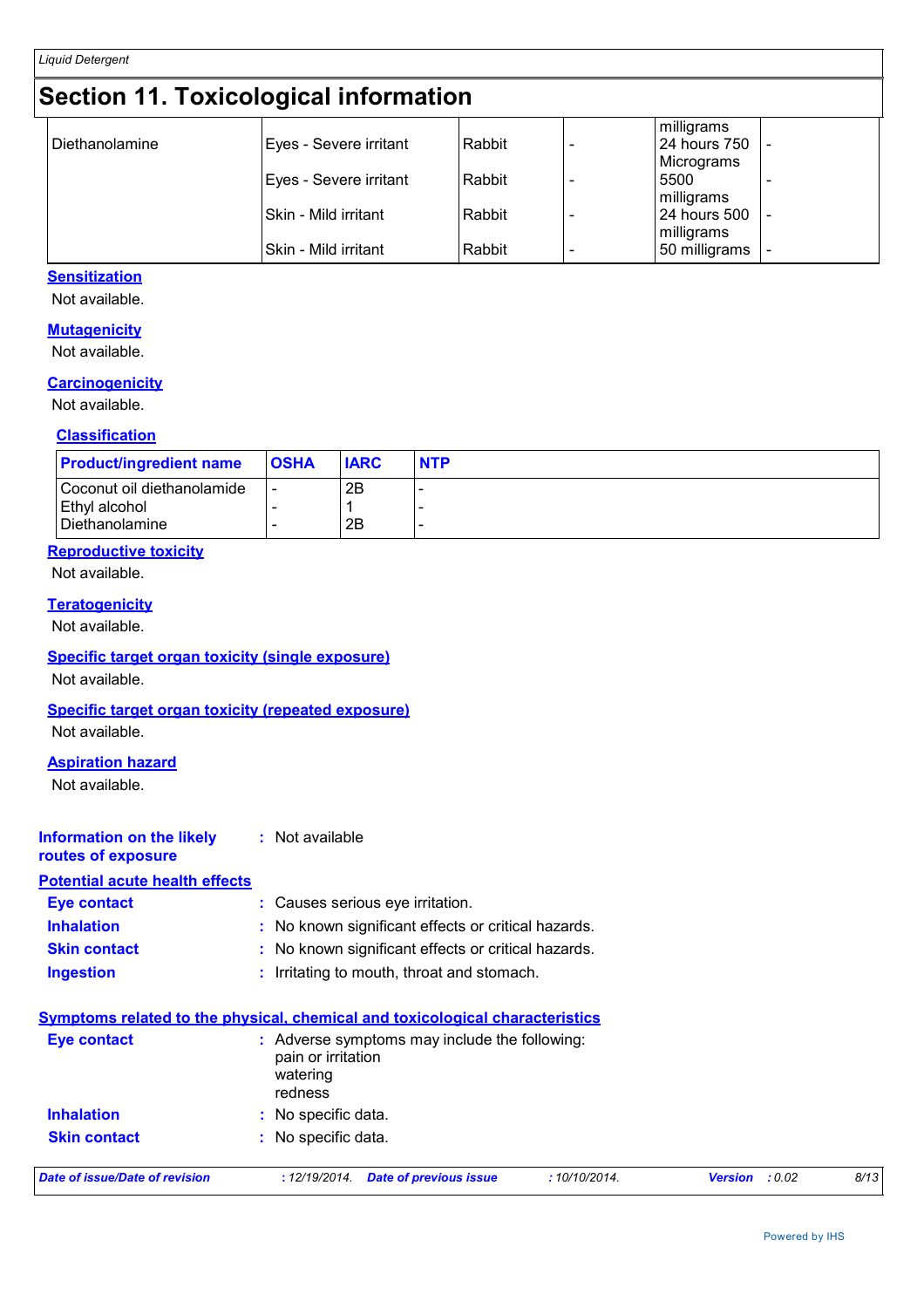## **Section 11. Toxicological information**

**Ingestion :** No specific data.

|                                                  | Delayed and immediate effects and also chronic effects from short and long term exposure  |
|--------------------------------------------------|-------------------------------------------------------------------------------------------|
| <b>Short term exposure</b>                       |                                                                                           |
| <b>Potential immediate</b><br><b>effects</b>     | $:$ Not available                                                                         |
| <b>Potential delayed effects</b>                 | : Not available                                                                           |
| <b>Long term exposure</b>                        |                                                                                           |
| <b>Potential immediate</b><br>effects            | : Not available                                                                           |
| <b>Potential delayed effects : Not available</b> |                                                                                           |
| <b>Potential chronic health effects</b>          |                                                                                           |
| Not available.                                   |                                                                                           |
| <b>General</b>                                   | : No known significant effects or critical hazards.                                       |
| <b>Carcinogenicity</b>                           | Suspected of causing cancer. Risk of cancer depends on duration and level of<br>exposure. |
| <b>Mutagenicity</b>                              | : No known significant effects or critical hazards.                                       |
| <b>Teratogenicity</b>                            | : No known significant effects or critical hazards.                                       |
| <b>Developmental effects</b>                     | : No known significant effects or critical hazards.                                       |
| <b>Fertility effects</b>                         | : No known significant effects or critical hazards.                                       |

#### **Numerical measures of toxicity Acute toxicity estimates**

| <b>Acute toxicity estimates</b> |                  |
|---------------------------------|------------------|
| Route                           | <b>ATE</b> value |
| Oral                            | 11499.6 mg/kg    |

### **Section 12. Ecological information**

### **Toxicity**

| <b>Product/ingredient name</b>        | <b>Result</b>                                  | <b>Species</b>                                | <b>Exposure</b> |
|---------------------------------------|------------------------------------------------|-----------------------------------------------|-----------------|
| sodium chloride                       | Acute EC50 2430000 µg/l Fresh water            | Algae - Navicula seminulum                    | 96 hours        |
|                                       | Acute EC50 28.85 mg/dm3 Fresh water            | Algae - Pseudokirchneriella<br>subcapitata    | 72 hours        |
|                                       | Acute EC50 519.6 mg/l Fresh water              | Crustaceans - Cypris subglobosa               | 48 hours        |
|                                       | Acute EC50 402600 µg/l Fresh water             | Daphnia - Daphnia magna                       | 48 hours        |
|                                       | Acute IC50 6.87 g/L Fresh water                | Aquatic plants - Lemna minor                  | 96 hours        |
|                                       | Acute LC50 1000000 µg/l Fresh water            | Fish - Morone saxatilis - Larvae              | 96 hours        |
|                                       | Chronic NOEC 6 g/L Fresh water                 | Aquatic plants - Lemna minor                  | 96 hours        |
|                                       | Chronic NOEC 0.314 g/L Fresh water             | Daphnia - Daphnia pulex                       | 21 days         |
|                                       | Chronic NOEC 100 mg/l Fresh water              | Fish - Gambusia holbrooki - Adult             | 8 weeks         |
| Ethyl alcohol                         | Acute EC50 17.921 mg/l Marine water            | Algae - Ulva pertusa                          | 96 hours        |
|                                       | Acute EC50 2000 µg/l Fresh water               | Daphnia - Daphnia magna                       | 48 hours        |
|                                       | Acute LC50 25500 µg/l Marine water             | Crustaceans - Artemia<br>franciscana - Larvae | 48 hours        |
|                                       | Acute LC50 42000 µg/l Fresh water              | Fish - Oncorhynchus mykiss                    | 4 days          |
|                                       | Chronic NOEC 4.995 mg/l Marine water           | Algae - Ulva pertusa                          | 96 hours        |
|                                       | Chronic NOEC 0.375 ul/L Fresh water            | Fish - Gambusia holbrooki -<br>Larvae         | 12 weeks        |
| <b>Date of issue/Date of revision</b> | : 12/19/2014.<br><b>Date of previous issue</b> | :10/10/2014.<br>: 0.02<br><b>Version</b>      | 9/13            |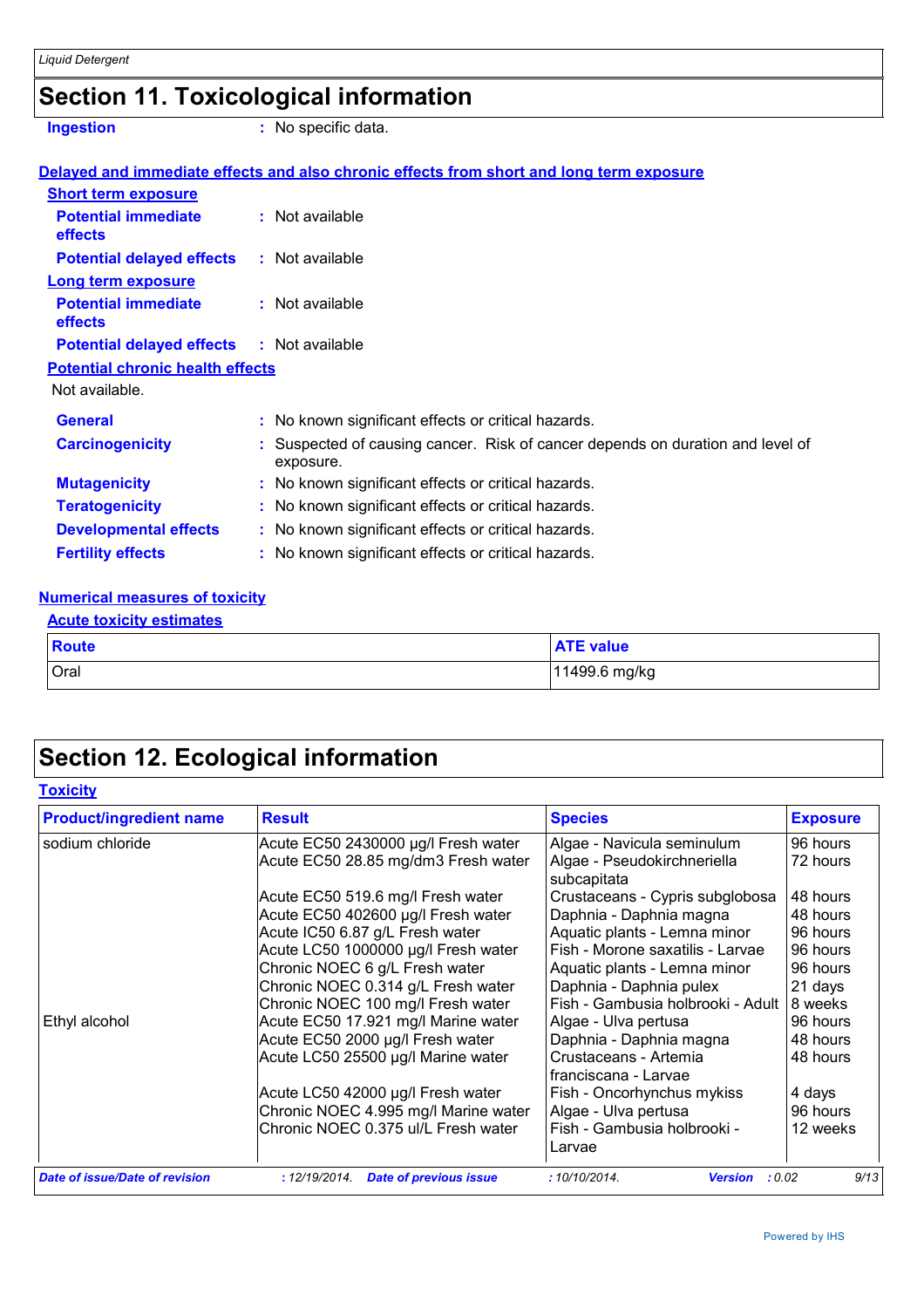### **Section 12. Ecological information**

| Alcohols, C12-15, ethoxylated | Acute EC50 0.7 mg/l Fresh water   | Algae - Pseudokirchneriella<br>subcapitata                                   | 96 hours |
|-------------------------------|-----------------------------------|------------------------------------------------------------------------------|----------|
|                               | Acute EC50 0.39 mg/l Fresh water  | Crustaceans - Ceriodaphnia<br>dubia - Neonate                                | 48 hours |
|                               | Acute EC50 302 µg/l Fresh water   | Daphnia - Daphnia magna -<br>Neonate                                         | 48 hours |
|                               | Acute LC50 1400 µg/l Fresh water  | Fish - Pimephales promelas                                                   | 96 hours |
|                               | Chronic NOEC 1 mg/l Fresh water   | Algae - Pseudokirchneriella<br>subcapitata                                   | 96 hours |
|                               | Chronic NOEC 83 µg/l Fresh water  | Daphnia - Daphnia magna -<br>Neonate                                         | 21 days  |
| Diethanolamine                | Acute EC50 12 mg/l Fresh water    | Algae - Pseudokirchneriella<br>subcapitata                                   | 96 hours |
|                               | Acute LC50 28800 µg/l Fresh water | Crustaceans - Ceriodaphnia<br>dubia - Neonate                                | 48 hours |
|                               | Acute LC50 2150 µg/l Fresh water  | Daphnia - Daphnia pulex                                                      | 48 hours |
|                               | Acute LC50 100 mg/l Fresh water   | Fish - Pimephales promelas -<br>Juvenile (Fledgling, Hatchling,<br>Weanling) | 96 hours |

#### **Persistence and degradability**

Not available.

#### **Bioaccumulative potential**

| <b>Product/ingredient name</b>                                                       | $\mathsf{LoaP}_\mathsf{ow}$ | <b>BCF</b> | <b>Potential</b>        |
|--------------------------------------------------------------------------------------|-----------------------------|------------|-------------------------|
| <b>Ethyl alcohol</b><br>Alcohols, C12-15, ethoxylated 2.03 to 6.24<br>Diethanolamine | $-0.35$<br>$-1.43$          | 237        | l low<br>l low<br>l low |

#### **Mobility in soil**

**Soil/water partition coefficient (K**<sub>oc</sub>) **:** Not available

**Other adverse effects** : No known significant effects or critical hazards.

### **Section 13. Disposal considerations**

| <b>Disposal methods</b> | : The generation of waste should be avoided or minimized wherever possible. Disposal<br>of this product, solutions and any by-products should at all times comply with the<br>requirements of environmental protection and waste disposal legislation and any<br>regional local authority requirements. Dispose of surplus and non-recyclable products<br>via a licensed waste disposal contractor. Waste should not be disposed of untreated to<br>the sewer unless fully compliant with the requirements of all authorities with jurisdiction.<br>Waste packaging should be recycled. Incineration or landfill should only be considered<br>when recycling is not feasible. This material and its container must be disposed of in a<br>safe way. Care should be taken when handling emptied containers that have not been<br>cleaned or rinsed out. Empty containers or liners may retain some product residues.<br>Vapor from product residues may create a highly flammable or explosive atmosphere<br>inside the container. Do not cut, weld or grind used containers unless they have been<br>cleaned thoroughly internally. Avoid dispersal of spilled material and runoff and contact<br>with soil, waterways, drains and sewers. |
|-------------------------|--------------------------------------------------------------------------------------------------------------------------------------------------------------------------------------------------------------------------------------------------------------------------------------------------------------------------------------------------------------------------------------------------------------------------------------------------------------------------------------------------------------------------------------------------------------------------------------------------------------------------------------------------------------------------------------------------------------------------------------------------------------------------------------------------------------------------------------------------------------------------------------------------------------------------------------------------------------------------------------------------------------------------------------------------------------------------------------------------------------------------------------------------------------------------------------------------------------------------------------------|
|-------------------------|--------------------------------------------------------------------------------------------------------------------------------------------------------------------------------------------------------------------------------------------------------------------------------------------------------------------------------------------------------------------------------------------------------------------------------------------------------------------------------------------------------------------------------------------------------------------------------------------------------------------------------------------------------------------------------------------------------------------------------------------------------------------------------------------------------------------------------------------------------------------------------------------------------------------------------------------------------------------------------------------------------------------------------------------------------------------------------------------------------------------------------------------------------------------------------------------------------------------------------------------|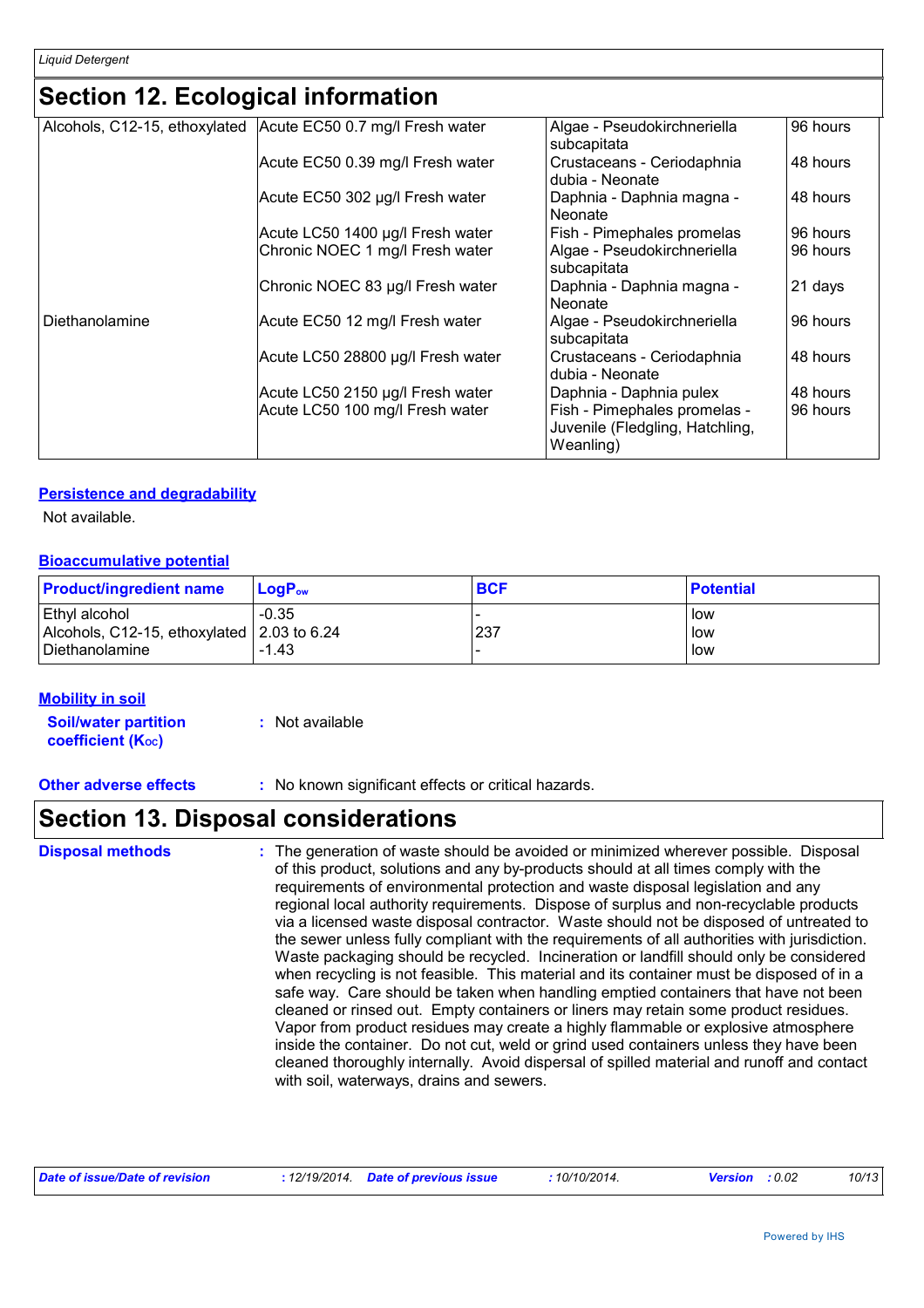### **Section 14. Transport information**

|                                      | <b>DOT Classification</b>                                                                 | <b>IMDG</b>                                                                                     | <b>IATA</b>                                                                                     |
|--------------------------------------|-------------------------------------------------------------------------------------------|-------------------------------------------------------------------------------------------------|-------------------------------------------------------------------------------------------------|
| <b>UN number</b>                     | Not regulated                                                                             | Not regulated                                                                                   | Not regulated                                                                                   |
| <b>UN proper shipping</b><br>name    |                                                                                           |                                                                                                 |                                                                                                 |
| <b>Transport hazard</b><br>class(es) | $\overline{\phantom{0}}$                                                                  |                                                                                                 |                                                                                                 |
| <b>Packing group</b>                 | -                                                                                         |                                                                                                 |                                                                                                 |
| Environmental<br>hazards             | No.                                                                                       | No.                                                                                             | No.                                                                                             |
| <b>Additional</b><br>information     | No sustained combustion<br>under required test<br>conditions listed in DOT<br>173.120(3). | No sustained combustion<br>under required test<br>conditions listed in IMDG<br>Chapter 2.3.1.3. | No sustained combustion<br>under required test<br>conditions listed in IATA<br>Chapter 3.3.1.3. |

**Special precautions for user : Transport within user's premises: always transport in closed containers that are** upright and secure. Ensure that persons transporting the product know what to do in the event of an accident or spillage.

**Transport in bulk according :** Not available. **to Annex II of MARPOL 73/78 and the IBC Code**

### **Section 15. Regulatory information**

**U.S. Federal regulations : United States inventory (TSCA 8b)**: All components are listed or exempted.

| <b>Clean Air Act Section 112 : Not listed</b> |  |
|-----------------------------------------------|--|
| (b) Hazardous Air                             |  |
| <b>Pollutants (HAPS)</b>                      |  |
| <b>SARA 311/312</b>                           |  |

**Classification :** Fire hazard Immediate (acute) health hazard Delayed (chronic) health hazard

#### **Composition/information on ingredients**

| <b>Name</b>                                       | $\frac{9}{6}$    | <b>Fire</b><br>hazard | <b>Sudden</b><br><b>release of</b><br><b>pressure</b> | <b>Reactive</b> | <b>Immediate</b><br>(acute)<br>health<br>hazard | <b>Delayed</b><br>(chronic)<br>health<br>hazard |
|---------------------------------------------------|------------------|-----------------------|-------------------------------------------------------|-----------------|-------------------------------------------------|-------------------------------------------------|
| sodium chloride                                   | $5 - 10$         | INo.                  | No.                                                   | No.             | Yes.                                            | No.                                             |
| Betaines, coco alkyldimethyl                      | $5 - 10$         | INo.                  | No.                                                   | INo.            | Yes.                                            | No.                                             |
| Coconut oil diethanolamide                        | $1 - 5$          | No.                   | No.                                                   | No.             | Yes.                                            | Yes.                                            |
| Ethyl alcohol                                     | 1 - 5            | Yes.                  | No.                                                   | INo.            | Yes.                                            | No.                                             |
| Alcohols, C12-15, ethoxylated<br>l Diethanolamine | 1 - 5<br>$0 - 1$ | No.<br>INo.           | No.<br>No.                                            | INo.<br>INo.    | Yes.<br>Yes.                                    | No.<br>Yes.                                     |

#### **State regulations**

| : 12/19/2014 Date of previous issue<br><b>Version</b> : 0.02 | Date of issue/Date of revision |  |  | 10/10/2014. |  |  | 11/13 |
|--------------------------------------------------------------|--------------------------------|--|--|-------------|--|--|-------|
|--------------------------------------------------------------|--------------------------------|--|--|-------------|--|--|-------|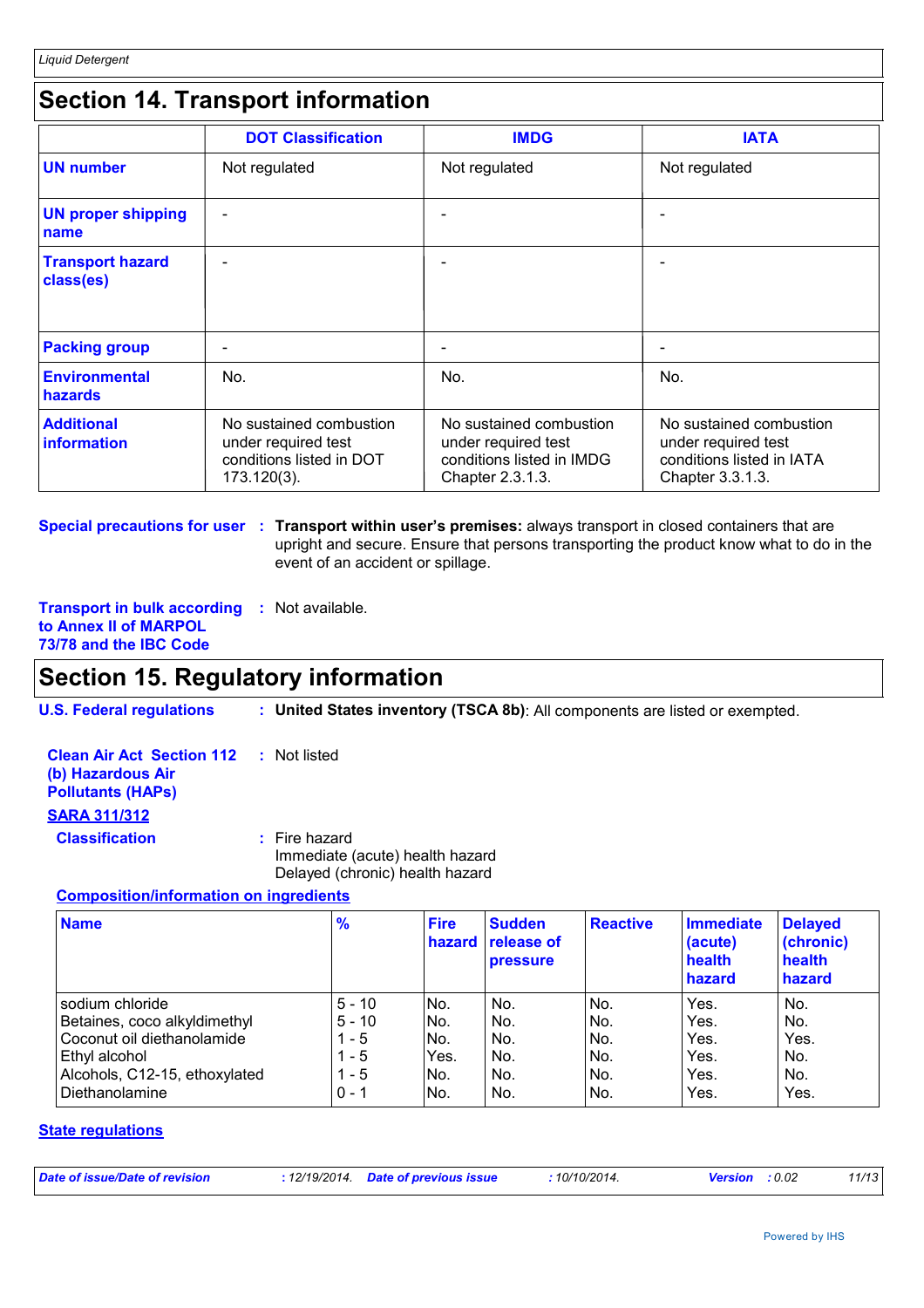### **Section 15. Regulatory information**

#### **California Prop. 65**

**WARNING:** This product contains a chemical known to the State of California to cause cancer.

| Ingredient name            | <b>Cancer</b> | <b>Reproductive</b> | No significant risk<br>level | <b>Maximum</b><br>acceptable dosage<br>level |
|----------------------------|---------------|---------------------|------------------------------|----------------------------------------------|
| Coconut oil diethanolamide | Yes.          | No.                 | INo.                         | INo.                                         |
| Diethanolamine             | Yes.          | No.                 | No.                          | INo.                                         |

#### **International regulations**

**Canada inventory :** All components are listed or exempted.

### **Section 16. Other information**





**Caution: HMIS® ratings are based on a 0-4 rating scale, with 0 representing minimal hazards or risks, and 4 representing significant hazards or risks Although HMIS® ratings are not required on SDSs under 29 CFR 1910. 1200, the preparer may choose to provide them. HMIS® ratings are to be used with a fully implemented HMIS® program. HMIS® is a registered mark of the National Paint & Coatings Association (NPCA). HMIS® materials may be purchased exclusively from J. J. Keller (800) 327-6868.**

**The customer is responsible for determining the PPE code for this material.**

**National Fire Protection Association (U.S.A.)**



**Reprinted with permission from NFPA 704-2001, Identification of the Hazards of Materials for Emergency Response Copyright ©1997, National Fire Protection Association, Quincy, MA 02269. This reprinted material is not the complete and official position of the National Fire Protection Association, on the referenced subject which is represented only by the standard in its entirety.**

**Copyright ©2001, National Fire Protection Association, Quincy, MA 02269. This warning system is intended to be interpreted and applied only by properly trained individuals to identify fire, health and reactivity hazards of chemicals. The user is referred to certain limited number of chemicals with recommended classifications in NFPA 49 and NFPA 325, which would be used as a guideline only. Whether the chemicals are classified by NFPA or not, anyone using the 704 systems to classify chemicals does so at their own risk.**

| <b>History</b>                    |               |
|-----------------------------------|---------------|
| Date of printing                  | : 12/19/2014. |
| Date of issue/Date of<br>revision | : 12/19/2014. |
| Date of previous issue            | : 10/10/2014. |